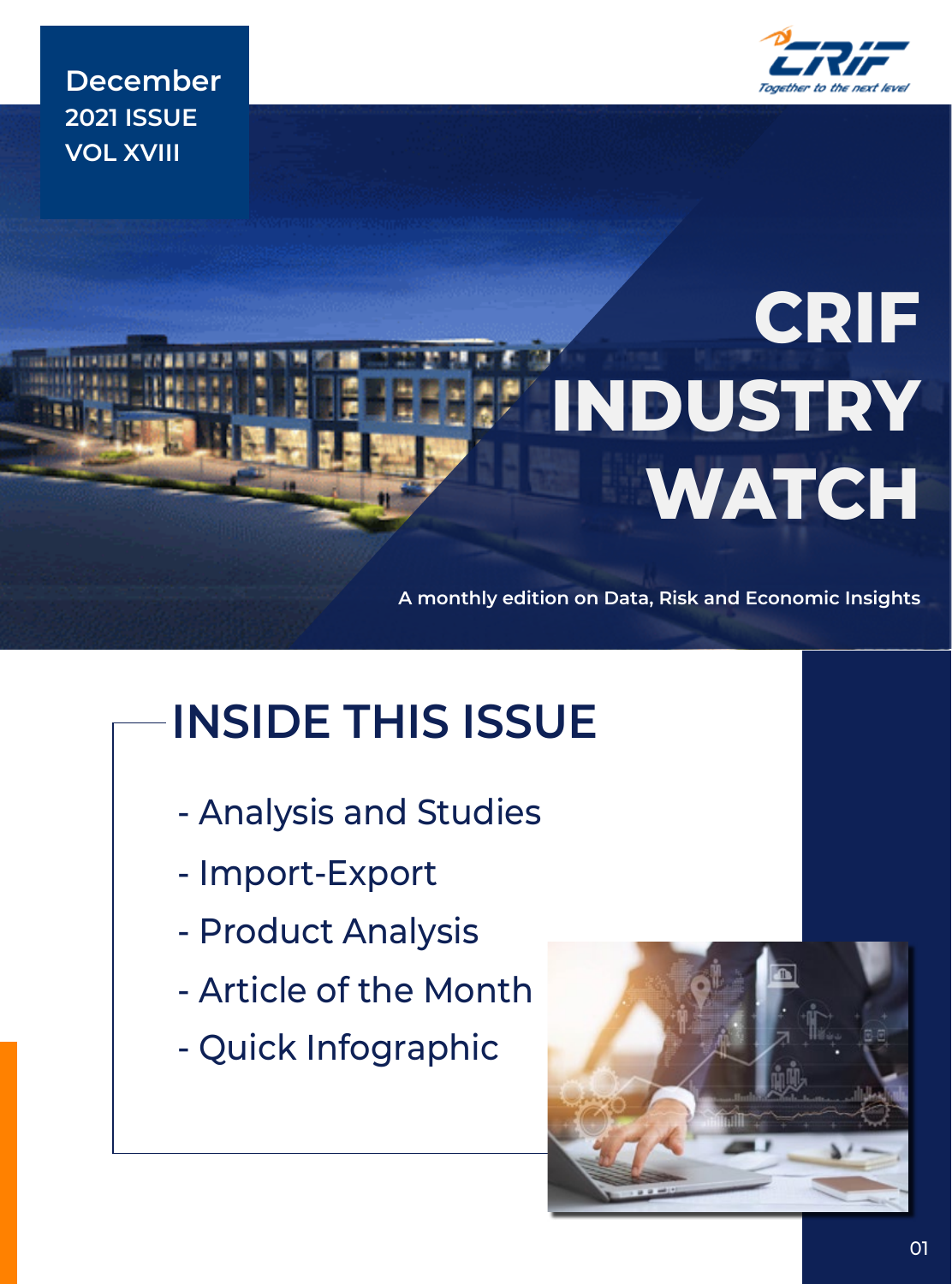# **Analysis and Studies**

## **Black Friday Data: A Focus On US**



The term 'Black Friday' was firstly used in reference to the traffic jams, accidents and episodes of violence originating from the volume of shoppers in search for big deals in the day after Thanksgiving.

### **Below interesting data about this occasion regarding US:**



resulted in \$14.13 billion in online sales - \$9.03 billion spent on Black Friday plus \$5.1 billion spent on Thanksgiving. That's a 19% increase over 2019.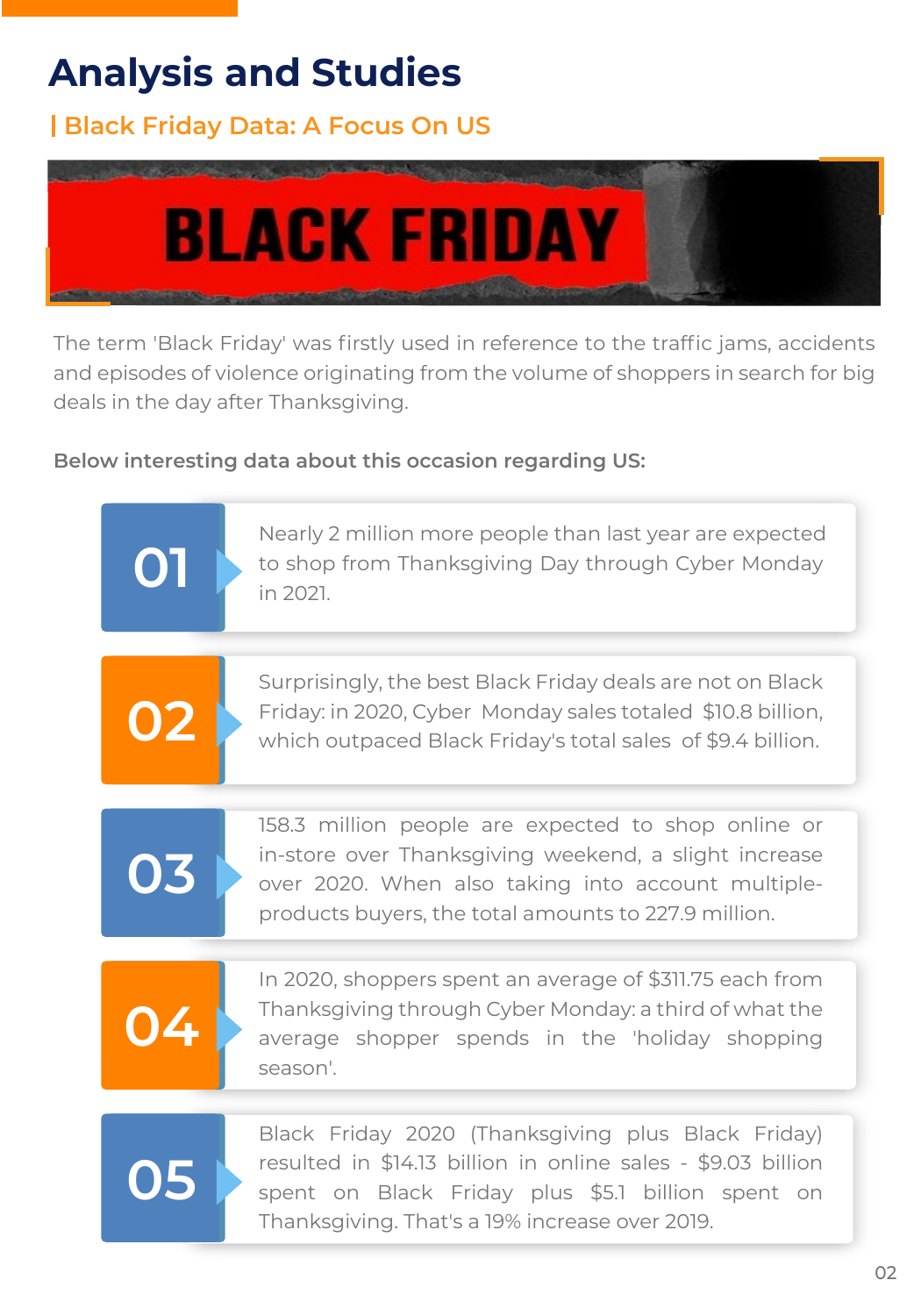# **Import-Export Snapshot**

### **EU Imports - A Dependence To Be Reduced**

Diversify to decrease EU's dependence on other countries European Commission has updated its industrial strategy: main goal is to address and correct the bloc's dependencies in the key sectors

 137 Of 5,200 products imported into the EU, the bloc is "highly dependent" on 137.



25% of these products are considered more vulnerable because they are unlikely to be replaced with EU- made goods (34 of 137 products)

**50%** of the highly dependent products are imported from China. The rest mostly from Brazil, Vietnam, South Korea

### **Products with 'high dependency": semiconductors' example**



- Semiconductors in the next years will make the 35% of a vehicle's price.
- 2000's --> Europe was producing the 40% of the global need for semiconductors.
- Today only the 9% of the global need is covered: a drop of -31%.

EU has improved its standing in some critical sectors like hydrogen, lithium-ion batteries and advanced manufacturing.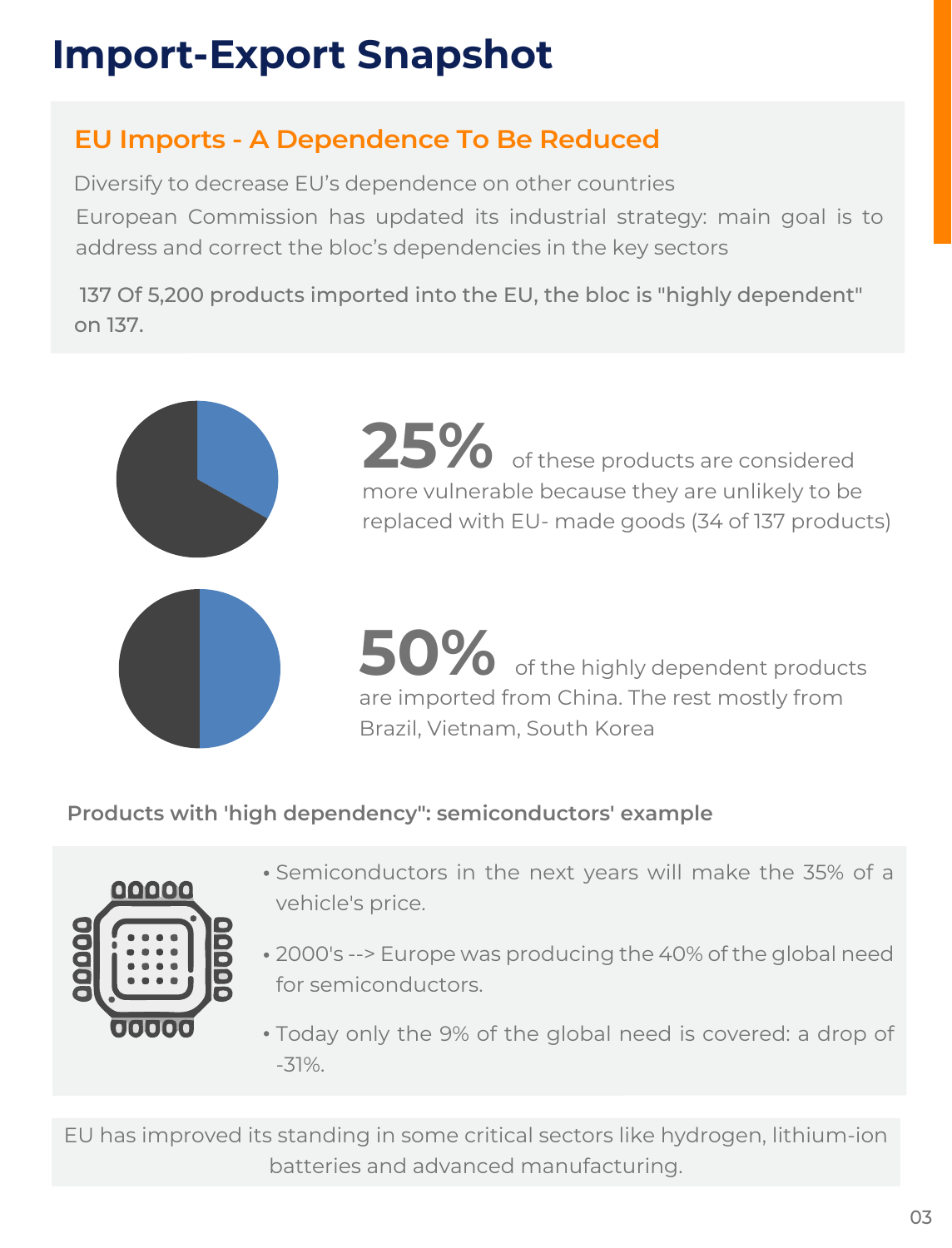# **Product Analysis**

### **Global Cheese Market**



- In 2019 Cheese's total trade value was \$32.4B
- Between 2018 and 2019, in the pre-covid period, exports of cheese were growing (+0.7%).
- Worldwide more than 22 million tonnes of cheese are produced per year. The top three cheese producers in terms of quantity are USA (5mil tonnes), Germany (2.5mil) and France (1.8 mil).

#### **Export**

#### **Import**

The top exporters of Cheese were: Germany (\$4.61B), Netherlands (\$3.9B), Italy (\$3.58B), France (\$3.54B), Denmark (\$1.72B).



The top importers of Cheese were: Germany (\$4.37B), United Kingdom (\$2.2B), Italy (\$2.07B) France (\$2.02B). Belgium (\$1.51B).

#### **HIGHEST TARIFFS**

The countries with the highest import tariffs for Cheese are Canada (176%), Iceland (147%), Norway (128%), and Turkey(127%).

#### **LOWEST TARIFFS**

The countries with the lowest tariffs are Mauritius (0%) South Africa (0%), Hong Kong (0%), Maldives (0%), and Singapore (0%).

In 2018 the average tariff for Cheese was 26.2%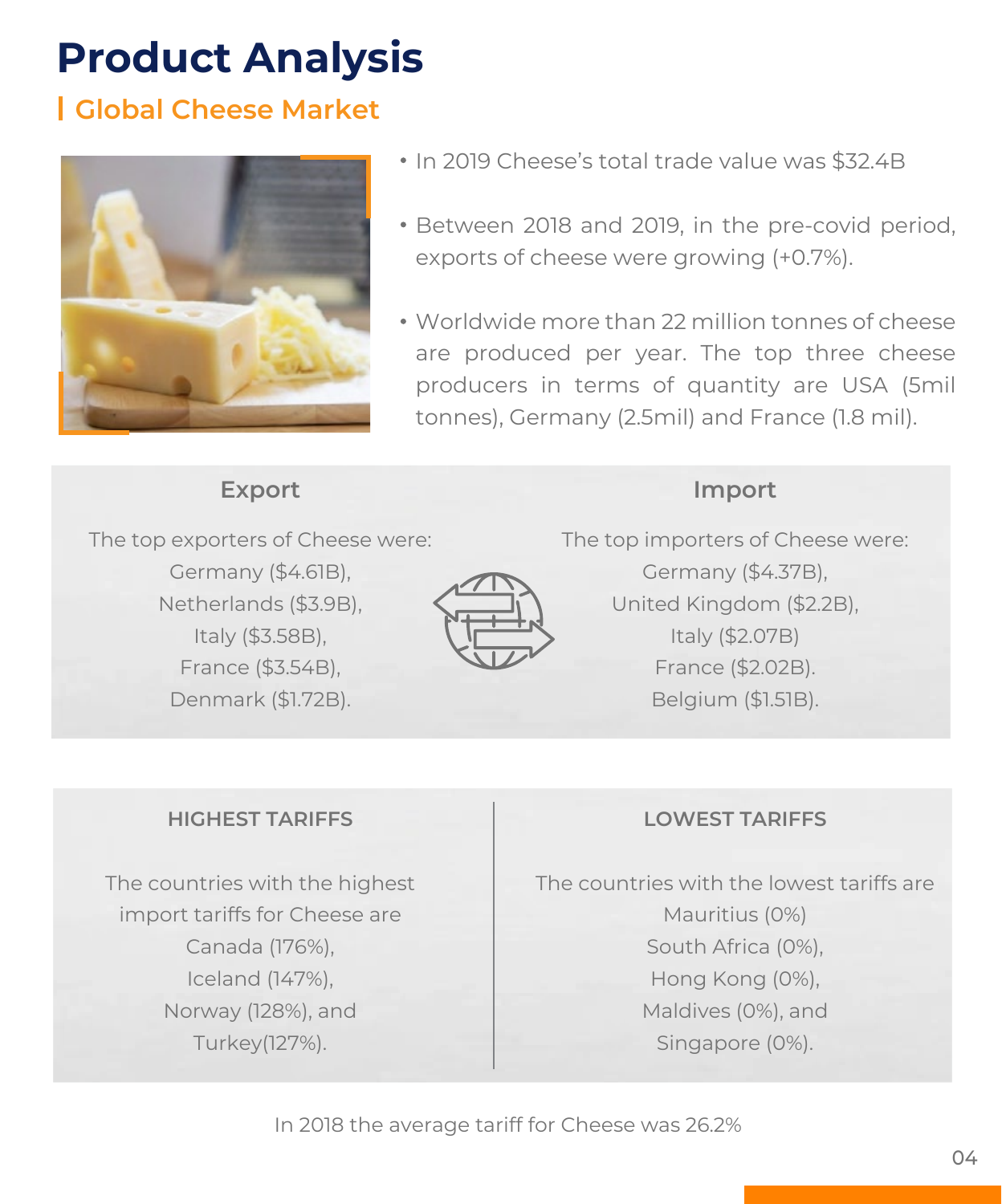# **Article of the Month**

### **Assess a company located everywhere in the world in a Due Diligence process**

Complex economic environment combined to requirements coming from legislation are asking companies to put an increased attention on Due Diligence Processes. From regulatory procedures to follow to mandatory information to support decisions. It's an approach involving companies located everywhere as every country is working in order to promote transparency inside businesses.

All checks related to Anti-Money Laundering and Anti-Bribery and Corruption are strictly connected to Beneficial Owner identification and a deep knowledge of Shareholders. But currently, an in-depth Due Diligence process requires, more than in the past, evaluate if business partner is exposed to cyber attacks and it's propension to innovation thanks to analysis of the patents.

Considering today's economic environment and interconnections between companies in different countries, simply verify that a business is registered into public sources is important but it's not enough. Know exactly a business partner, not only identity but also the ownership chain, is the right way to establish powerful and long-term relationship.



Due Diligence process requires to analyze a company from different point of view. If understand the financial strength is of course crucial, as well connected risk, negative events or, firmographic, there are other information that can address future decision related to company itself. First of all, understand the Beneficial Owner and the ownership chain, then exclude any kind of involvement in Money Laundering, Corruption or Bribery. Then, if a company has a weak technological infrastructure and exposed to cyber attack can be a risk in achieving own results and at the same time not able to match partners' expectations in term of delivers solutions, with potential negative impacts. At the same time, thanks to an accurate analysis of patents, it's possible to know if a company is investing in research and development or not, with a consequent vision related to future. If knowing the Beneficial Owners allows to be aware of the real ownership of the subject, checks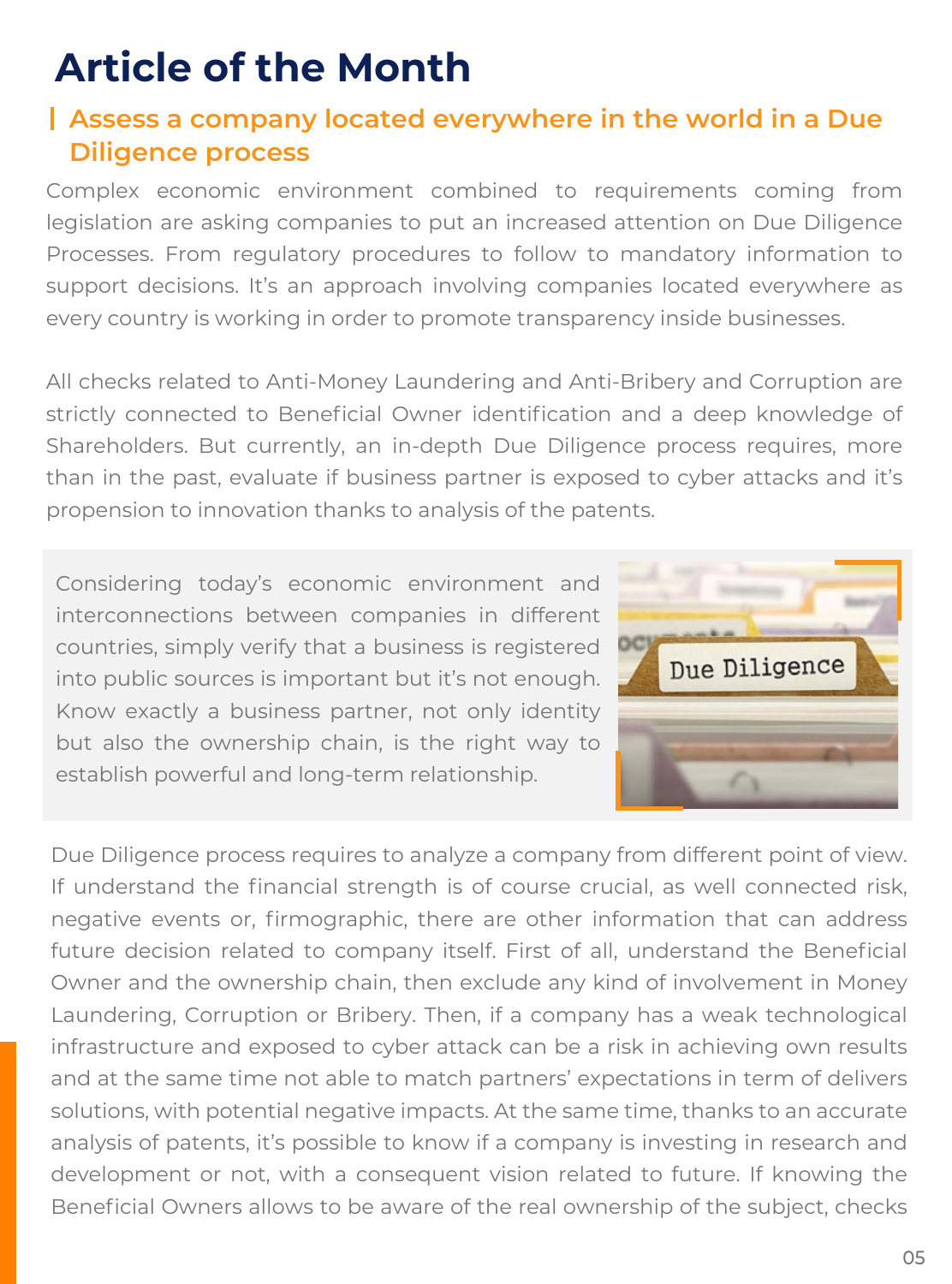related to Money Laundering, Corruption and Bribery are focused in evaluating involvement in financial crimes. Both processes can be strictly interconnected as an unclear or unknown Beneficial Owner can hide actions connected to crimes or any kind of financial violations. In addition, don't forget company's propension to technological development: this is the reason why patents can give the right information related to innovation, but also allows to have a clear view about intangible assets. Then, it's also crucial know if the company itself is strong enough to protect research and development activities that's to a robust infrastructure able to avoid or at least mitigate cyber attacks.

### **Let's start from the first topic: ownership chain definition.**

Considering definition in Business Dictionary, 'Beneficial Owner is entity that enjoys the possession and/or benefits of ownership (such as receipt of income) of a property even though its ownership (title) is in the name of another entity (called a 'nominee' or 'registered owner'). Use of a nominee (who may be an agent, custodian, or a trustee) does not change the position regarding tax reporting and tax liability, and the beneficial-owner remains responsible. Also called actual owner'.

If from one side compliance requirements are established by law, on the other side processes to find out a Beneficial Owner in a Know you Customer (KYC) and Know your Vendor (KYV) flow are a good practice to follow in day-by-day business activities.



It's not only a matter to accomplish to legal requirements, it's a matter to preserve own business from third parties, customers and suppliers, from unknown ownership that could hide very critical aspect like money laundering, bribery and corruption. Shell companies are representing a high risk to firms that are dealing with them without any awareness of the ownership.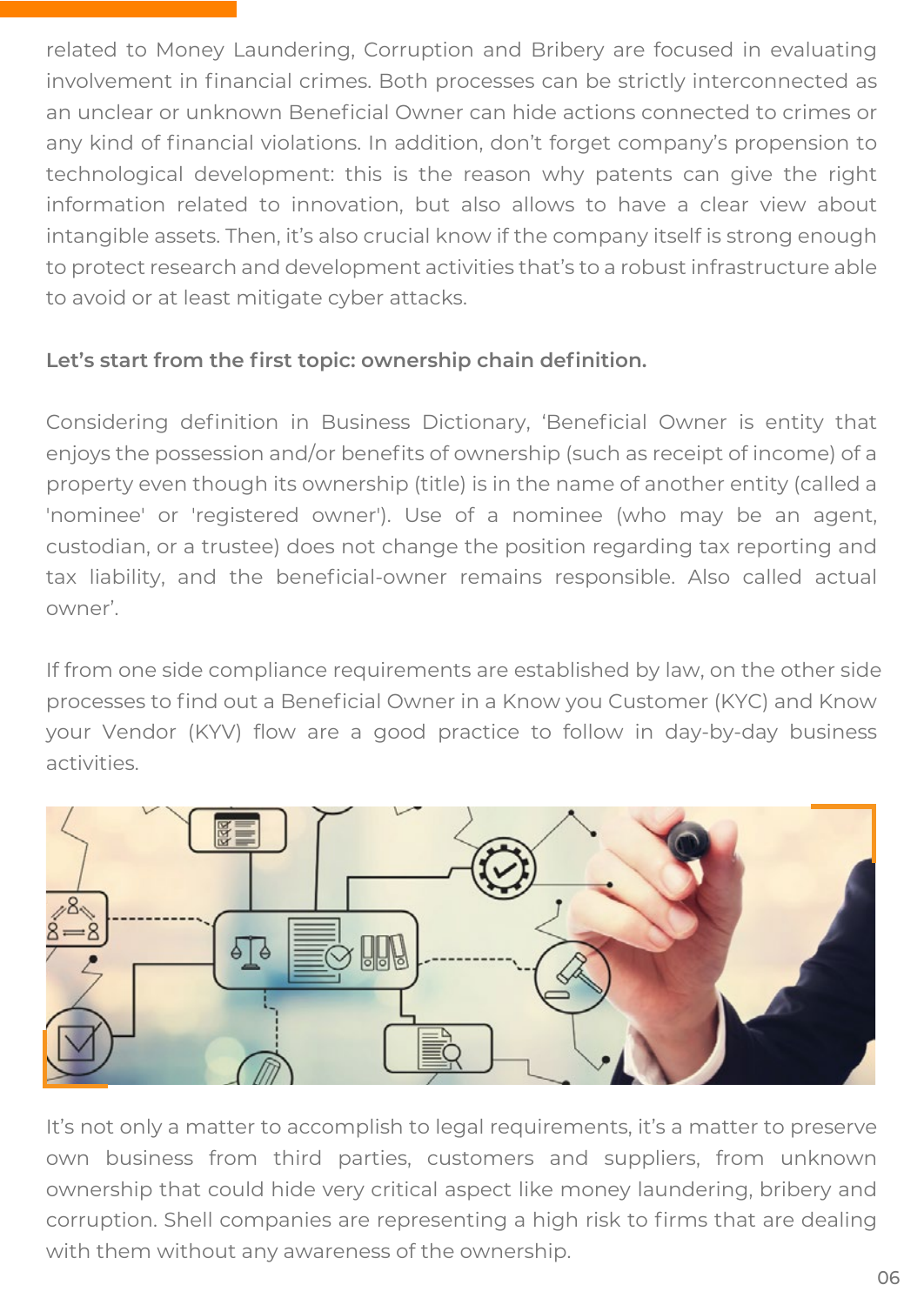Reputational impact is connected to economic one: discover to be connected to a shell company or other entity with Beneficial Owner unclear or not identified means a negative impact on the brand, with a linked lost in term of market share and lost in revenue. Anonymity of the Beneficial Owner can move towards illegal activities and complicate the identification of the subject.

Unfortunately, the availability on the data related to Beneficial Owner are not always available. Over the past years, FATF (Financial Action Task Force on Money Laundering) strongly suggested, as best practice, to always identify Beneficial Owner during onboarding process, as well as every business relationship.



A higher disclosing of Beneficial Owner it's essential to prevent corruption, fraud and money laundering: not only for financial institutions of public bodies. Also for companies it's essential to be in the position to know who they're really doing business with, reducing overall risks. In this way, knowledge of Beneficial Owner has an important positive effect also to prevent financial misconducts activities. It has a positive effect in a wider scenario in actions fighting crimes like corruption, bribery or money laundering.

Assets coming from money laundering or corruption can fund new industries, holdings or estates and dealing with these subjects can determines a threat if no checks on the real ownership is performed in advance starting doing business.



Understand ownership chain must be considered not as an additional step in bureaucracy activities, but a good practice in prevent money laundering, terrorist financing and fraud. A check done in advance allows to know customer and decide how to manage risks. It must become more and more a standard practice, to protect shareholders and investments in a specific company. It's good way to reduce risks and avoid to be involved, not aware or not fully aware, in illegal activities.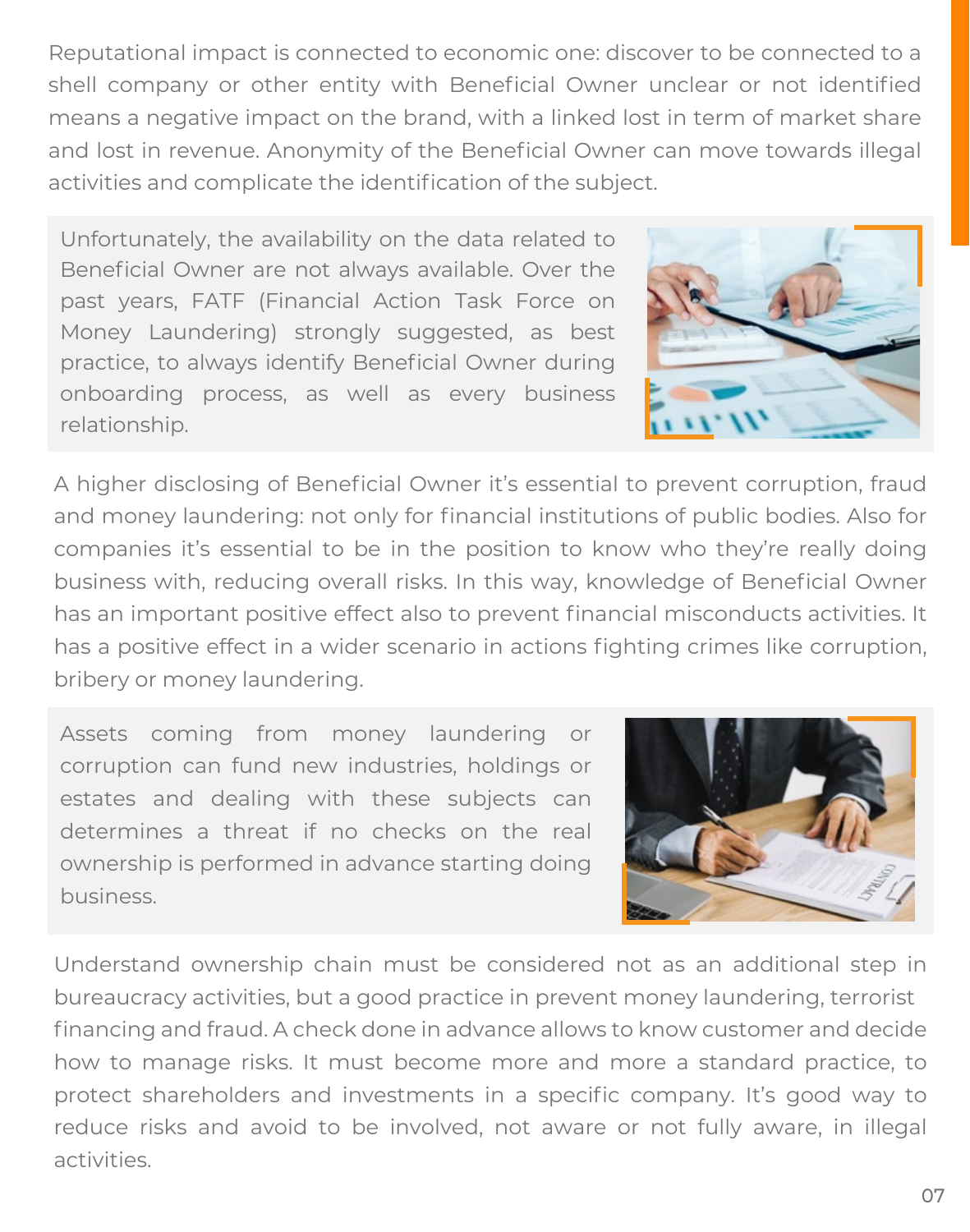Once identified Beneficial Owner, a step forward to a comprehensive Due Diligence process in represented by checks related to crimes in which companies can be involvement. Most important ones are related to Finance environment, such as Money Laundering, Bribery and Corruption.



This area must be evaluated with care as risks connected to money laundering, fraud, corruption, bribery or other criminal activities are more and more present in the worldwide market. For this reason, at the same time, government requirements to implement appropriate actions to comply with regulations have been established all over the world.

Nowadays, companies must be able to check business partners, not just for evaluation purposes, but also for due diligence processes and need solutions to screen information required by regulatory processes.

Even if Anti-Money and Anti-Bribery and Corruption can be connected as criminal practices, definitions are different and area of interest too.

Starting with Anti-Money Laundering (AML), considered as laws, regulations and procedures having the aim to prevent criminals to 'clean' funds obtained against law transforming into a legitimate profits. Even if Anti-Money Laundering legislation covers a limited number of transactions and criminal activities, implications are very important in term of rules to follow.



For example, banks and financial institutions have to put in place specific procedures when a deposit account has to be opened to ensure no money laundering is in progress.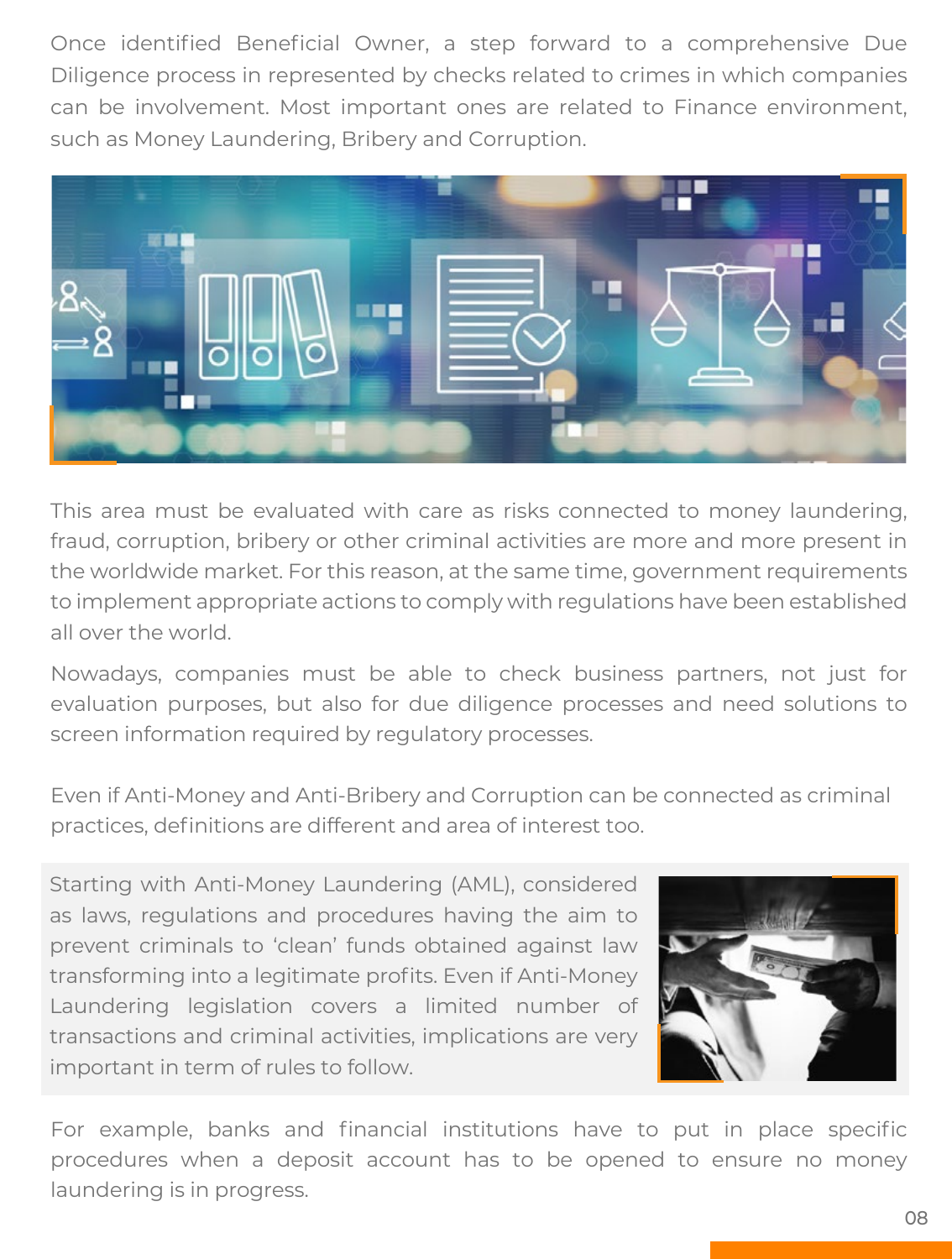

Moving to Anti-Bribery and Corruption, can happen anywhere in a company but it's more evident where business is also overseas and there is an interaction with government. It means that operate globally expose at the same time to new opportunities and risks. US Foreign Corrupt Practices Act (FCPA) and UK Bribery Act set the general parameters is defining bribery and corruption around the world.

These acts are defining the guidelines for how to identify, avoid, report and prevent bribery and corruption, how they must be reported, awareness. This is very important for the organizations as a lack in these practices can cause reputation damages, unwanted media attention and consequent lack in trust with potential decrease in economic results.Only clear polices in bribery and corruptions can help in proceeding transparently.

After having analyzed ownership chain and exclude involvement in financial crimes, it's now time to evaluate company from two different point of view. Is the company able to protect business from cyber attack? Is the company approaching a long-term strategy with robust research and development project able to increase intangible assets?

Cyber attacks, in the last years, increased everywhere in the world affecting companies is different industries and of different sizes. This is a fact. A cyber attack can involve negatively a company from different perspectives. Thinking to a manufacturing company for example, imposes a production stop, with also data stolen that can affect years of research and



development activities. A production stop impact of course on the economic results but also the impact is reflected of the customers that are obliged in some way to interrupt production also from their side. Both parties are damaged by a cyber attack: the 'victim' but also all the companies interconnected as supplier goods cannot guaranteed as in the past. In addition to economic impacts, also reputational effect can damage company's brand.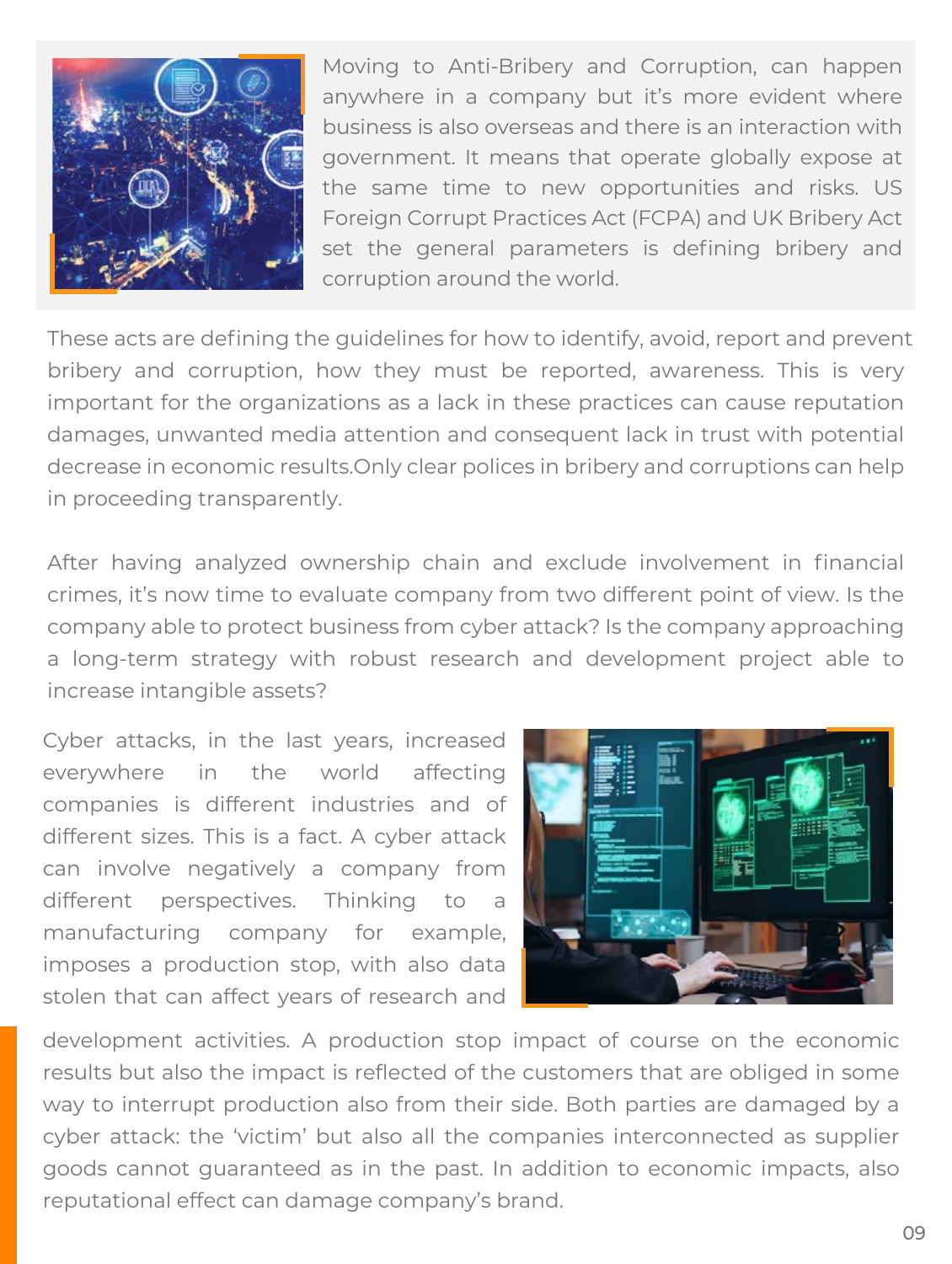Value of a company is measured by financial index but also by intangible assets and the only reliable way to have a clear picture of them is understand, at worldwide level, patents. Having a clear picture about propension to innovation, is possible also to know, in a due diligence process, is the approach to business is conservative or is concentrated into long term strategies.

In any case, patents have an higher value also if company is able to protect them with all activities in place to avoid a cyber attack.



As discussed, Due Diligence process must be considered from different perspective with the aim to achieve business decisions based on strong information. Starting from the identification of the real ownership connection to the full evaluation crucial to avoid any involvement in financial crimes or other crimes and, finally, evaluate cyber attack exposure and innovation approach . It's a matter of preserving economic results through the preservation of the external reputation.



This is why SkyMinder, CRIF plarform giving access to in-depth credit and financial data on companies all over the world, has right solutions to cover all the information required.

There are some mixed reasons that are moving towards a more extensive check of Beneficial Owner in KYC and KYV processes, from legislation, to economic results, to reputational aspects.

Due to the importance of this information and thanks to international presence and longstanding experience with local information providers, via SkyMinder, CRIF platform giving access to in-depth credit and financial data on companies all over the world, is possible to request KYC Report. Starting from company identification, then Shareholder list and % and Domestic Beneficial Owner, when available, is possible to obtain information on companies on the great majority of the countries.

KYC Reports are a crucial tool when a verification in a due diligence process is required and decisions must be taken on reliable and complete information.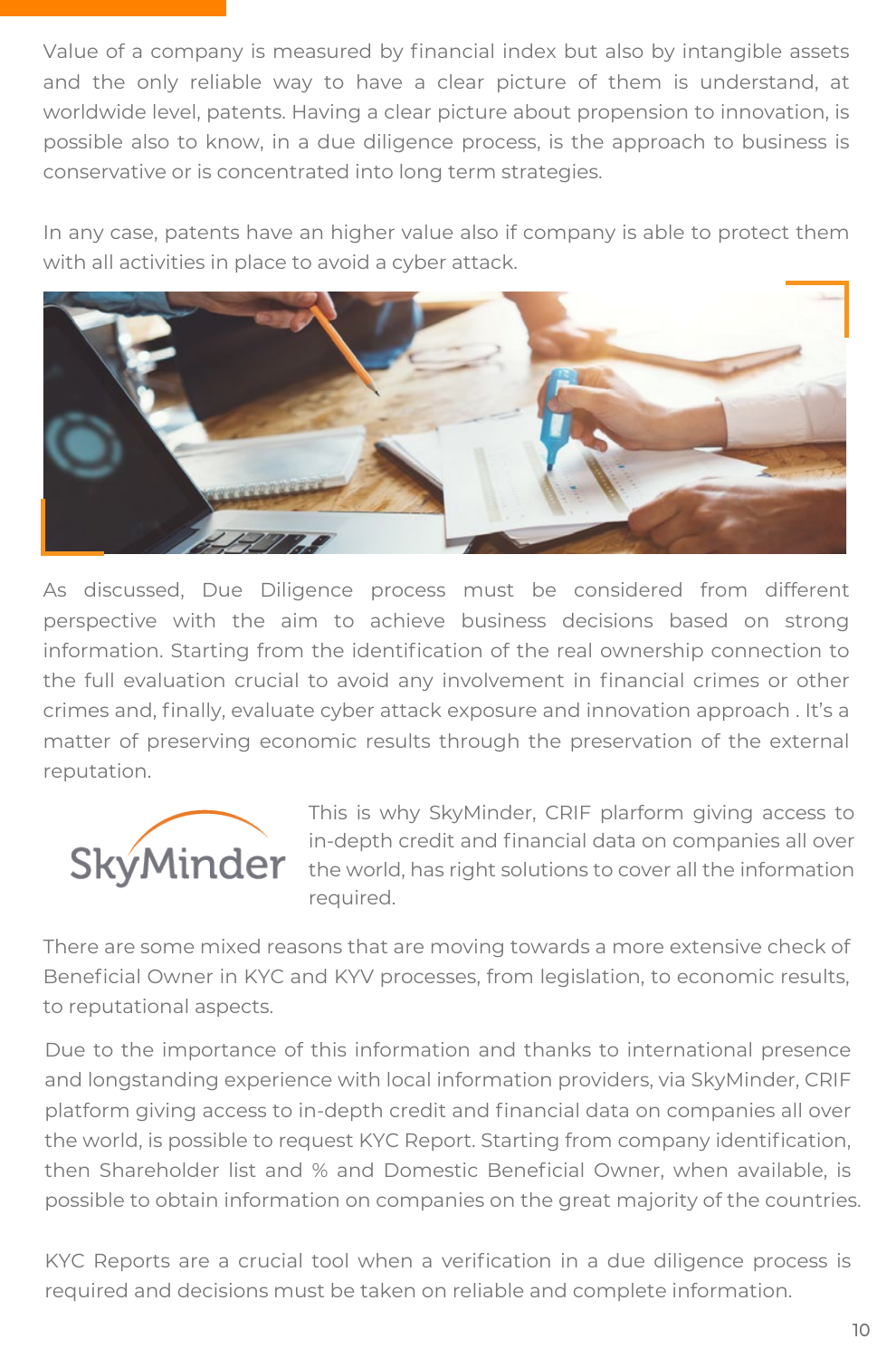

Discover that a customer has a Beneficial Owner involved in financial crimes means be in the position to lose it as not anymore able to pay, with a consequent decrease in economic results. Discover that a supplier has a Beneficial Owner involved in financial crimes means have a high risk in not receiving goods crucial for production and not be able to sell them with a consequent negative effect in financial targets.

Through the integration of LexisNexis Risk Solutions, SkyMinder users are able to accede a sophisticated data analytics platform and identify patterns of subjects involved with companies and entities associated with financial crime risks in all countries. It'is possible to choose between two different products , Compliance Check Report and Extended Check Report.

- **Compliance Check Report:** makes possible to find any business entity worldwide and get information on whether the subject is on lists regarding fraud, terrorism, money laundering or other crimes.
- **Extended Check Report:** allows to find companies worldwide and obtain information about the company itself, as well as its directors, shareholders and parent companies, as described in the Credit Report, and to check if the subject is on any lists of criminal activity.

To understand cyber risk, via SkyMinder is KYND Cyber Risk Report. KYND utilises pioneering cyber risk technology and expertise to show simply and easily the cyber risks a company faces. KYND is a UK organisation focused on cyber risk with CRiF as a major shareholder in the company.

The KYND Cyber Risk Report is applicable to any kind of business, and requires only a website and company name to quickly show the cyber risks of a business partner.

Thanks to Patent Due Diligence Report available via SkyMinder and created by InQuartik is possible to obtain in-depth information about Patents allowing assess a business also in term of Research and Development approach. Available on companies worldwide,SkyMinder Patent Due Diligence Report includes registrations done everywhere in the world.

Information included in report are related to Overview, Geographical Coverage, Remaining Life, High Value, Technology/Deployment, Timeline, Peer comparison, Key Inventors.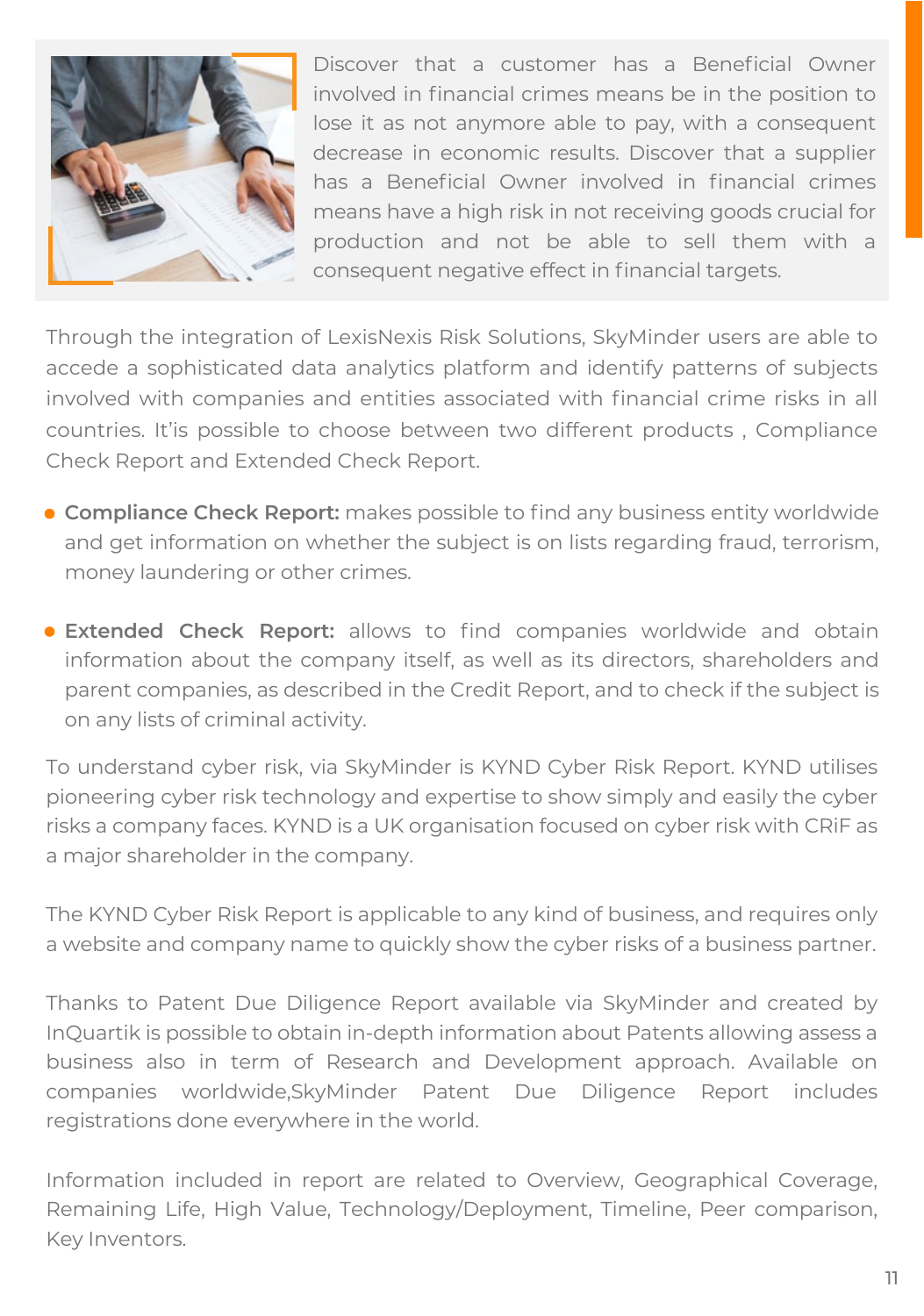# **Quick Infographic**

### **Quick and easy Cyber Check reports powered by CRIF**



and trends to instantly report vulnerabilities

#### **INSIGHTS:**

Identifies threats based on your company's current cyber risk exposure

Access your CRIF KYND Cyber Risk Assessment Report now!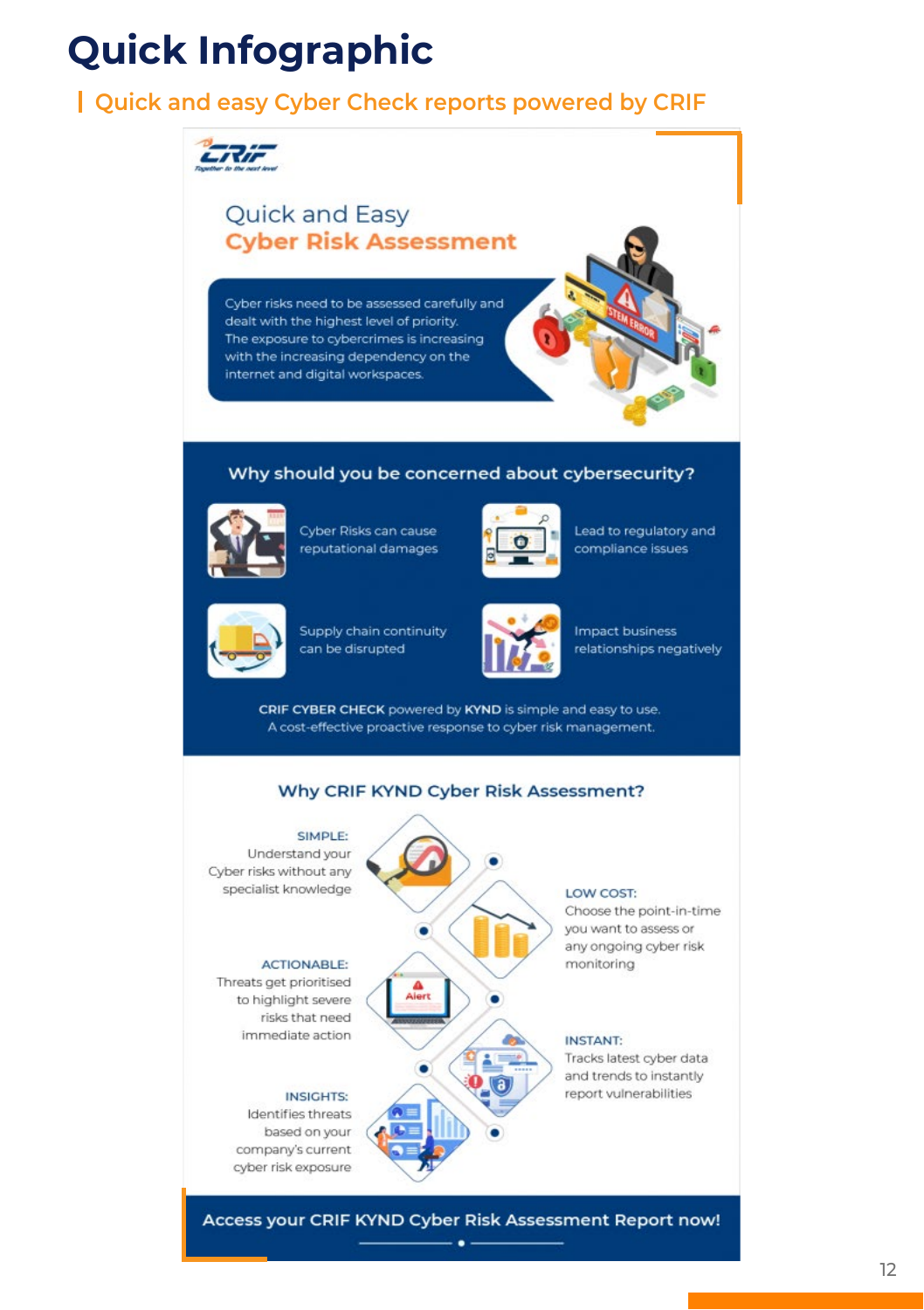# **About CRIF India**

CRIF India is one of India's leading provider of Credit Information, Business Information, Analytics, Scoring, Credit Management and Decisions Solutions.

CRIF's Business Information Report, commonly known as the BIR Report, is a new way of thinking about data and information and how they are linked to each other. Available in 230 countries and territories, CRIF'S Business Information Report contains up to date information collected from various data sources. The report helps in determining a company's profitability, financial trends, and risk. It also provides an in-depth profile of a company, including financial information, legal cases, history of business, ownership details, operational information, and details on related firms and special events that occurred in the past involving company management. It's an industry standard for evaluating both new and existing credit relationships, especially medium-to-high risk accounts. Additionally, it supports a company's other efforts, like marketing and purchasing.

# **CRIF India's Business Information Offerings**